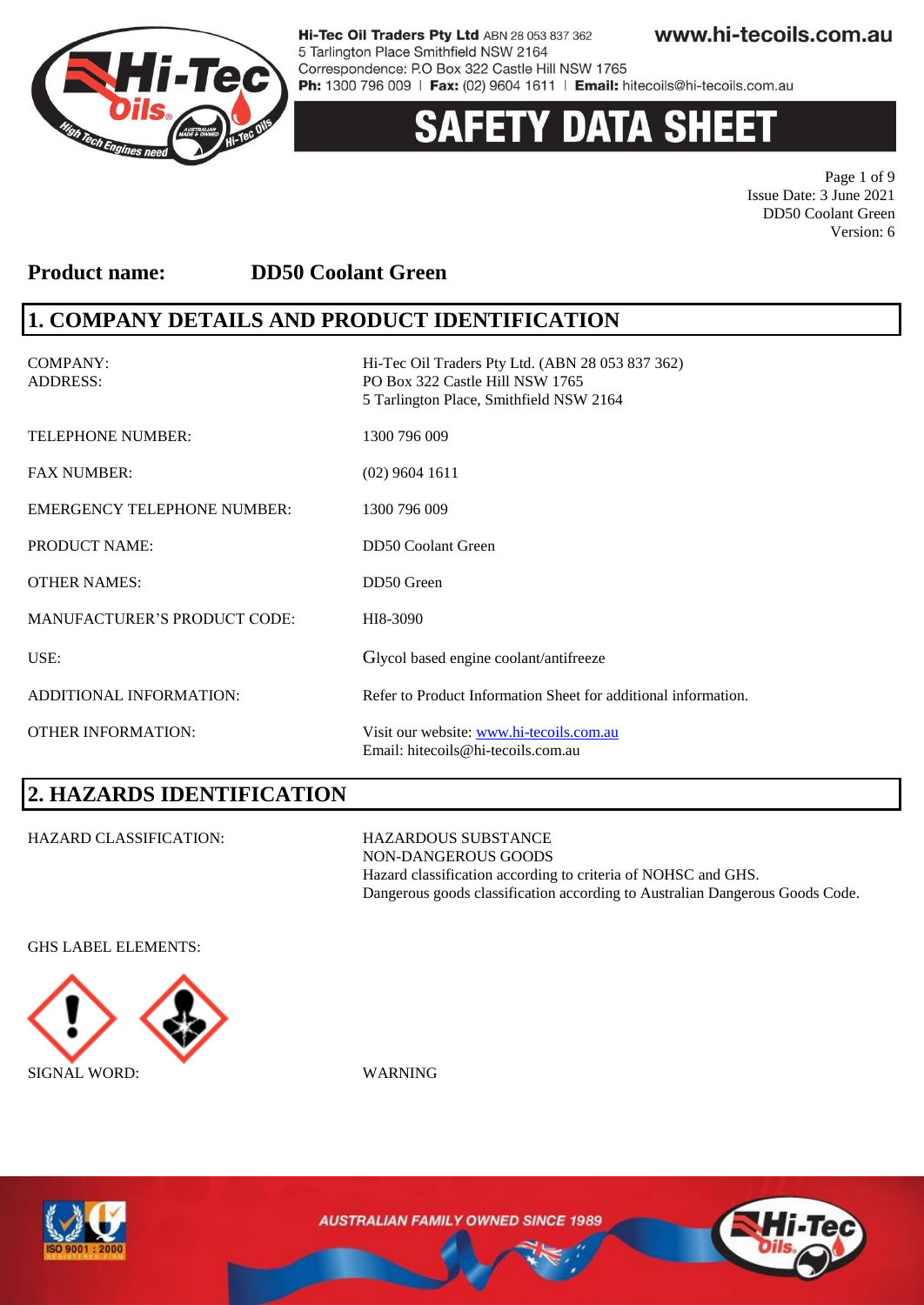

# TY DATA SH

Page 2 of 9 Issue Date: 3 June 2021 DD50 Coolant Green Version: 6

### **2. HAZARDS IDENTIFICATION (CONT)**

#### **GHS HAZARD CLASSIFICATION:** ACUTE TOXICITY- ORAL:- Category 4 SPECIFIC TARGET ORGAN TOXICITY (REPEATED EXPOSURE):- Category 2 REPRODUCTIVE TOXICITY:- Category 1B AQUATIC TOXICITY (ACUTE):- Category 3 HAZARD STATEMENT: H302 Harmful if swallowed H373 May cause damage to organs (kidney) through prolonged or repeated exposure if swallowed H360FD May damage fertility. May damage the unborn child H402 Harmful to aquatic life GENERAL: P101 If medical advice is needed, have product container or label at hand P102 Keep out of reach of children P103 Read label before use PREVENTATIVE: P201 Obtain special instructions before use P202 Do not handle until all safety precautions have been read and understood P260 Do not breathe mist/vapours/spray P264 Wash thoroughly after handling P270 Do not eat, drink or smoke when using this product P273 Avoid release to the environment P281 Use personal protective equipment as required RESPONSE: P301 + P312 IF SWALLOWED: Call a POISON INFORMATION CENTER on 13 11 26 or doctor/physician if you feel unwell P308 + 313 IF exposed or concerned: Get medical advice/attention P314 Get medcal advice/attention if you feel unwell. P330 Rinse mouth STORAGE: P405 Store locked up DISPOSAL: P501 Dispose of contents/container in accordance with local regulations OTHER INFORMATION: Used coolants may contain harmful impurities that have accumulated during use. The concentration of such impurities will depend on use and they may present risks to health and environment on disposal. All used coolants



**AUSTRALIAN FAMILY OWNED SINCE 1989** 

should be handled with caution and skin contact avoided as far as possible.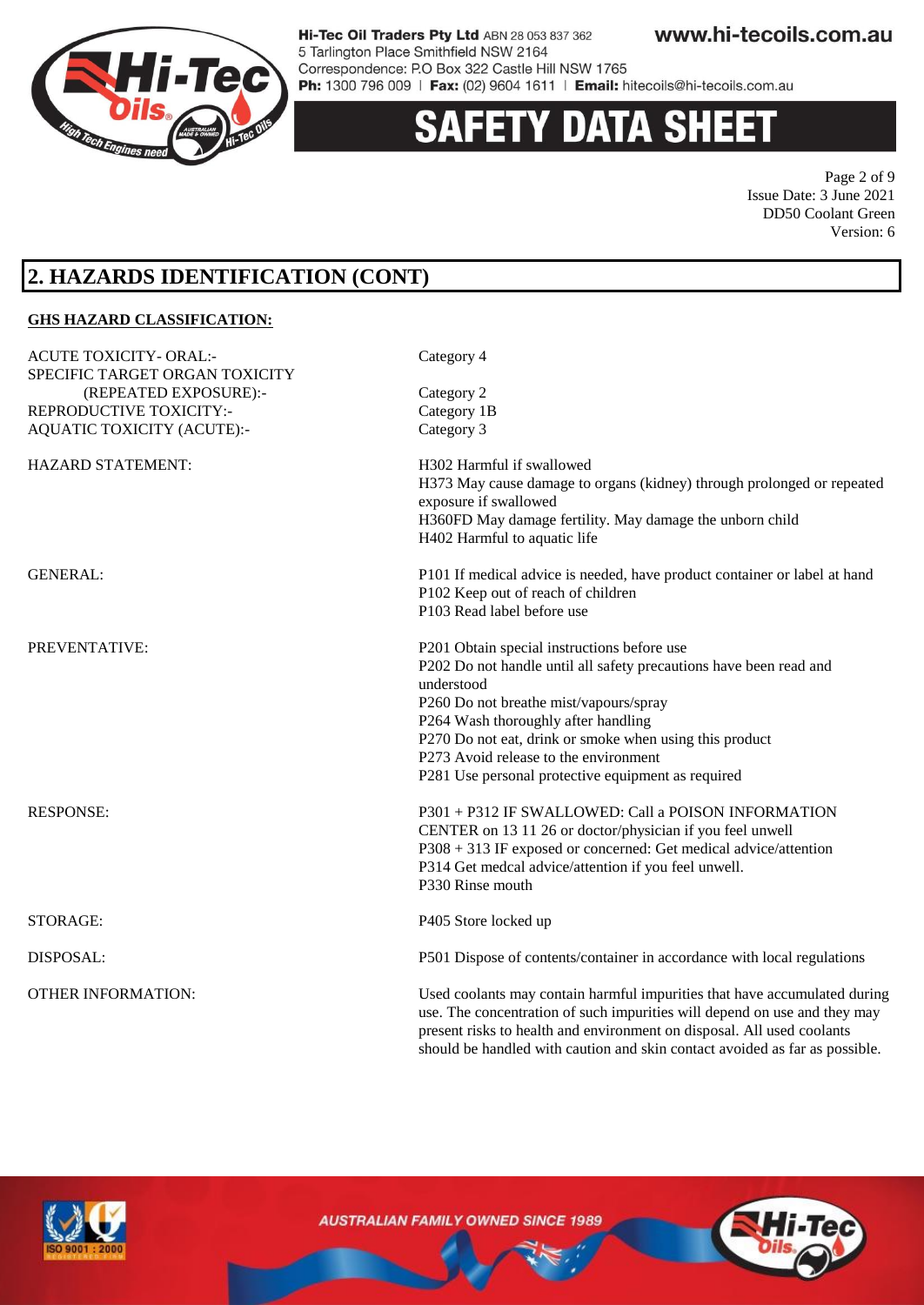

### **Y DATA SH** 135

Page 3 of 9 Issue Date: 3 June 2021 DD50 Coolant Green Version: 6

## **3. IDENTIFICATION / COMPOSITION OF INGREDIENTS**

CHEMICAL CHARACTERISTICS**:** Liquid

INGREDIENTS:-

| <b>CHEMICAL ENTITY:</b>           | CAS No.        | <b>PROPORTION</b> |
|-----------------------------------|----------------|-------------------|
| Ethylene Glycol                   | $107 - 21 - 1$ | 45-55%            |
| Sodium Nitrite                    | 7632-00-0      | $< 3\%$           |
| Disodium Tetraborate Pentahydrate | 12179-04-3     | $< 3\%$           |
| Denatonium Benzoate               | 3734-33-6      | $< 10$ ppm        |
| Other non hazardous ingredients   |                | To 100%           |
|                                   |                |                   |

OTHER INFORMATION:

### **4. FIRST AID MEASURES**

#### **HEALTH EFFECTS**

| SWALLOWED:                   | If swallowed, do NOT induce vomiting. Have conscious person drink several glasses of water or milk.<br><b>SEEK IMMEDIATE MEDICAL ATTENTION</b>                                           |
|------------------------------|------------------------------------------------------------------------------------------------------------------------------------------------------------------------------------------|
| EYE:                         | If in eyes, hold eyes open, flood with water for at least 15 minutes. If irritation persists, seek medical<br>attention                                                                  |
| SKIN:                        | If skin contact occurs, remove contaminated clothing and wash skin thoroughly with water and follow<br>by washing with soap if available. If irritation persists, seek medical attention |
| <b>INHALED:</b>              | Keep victim calm and remove to fresh air if safe to do so. If rapid recovery does not occur, transport to<br>nearest medical facility for additional treatment                           |
| <b>FIRST AID FACILITIES:</b> | Normal washroom facilities are generally suitable. Ensure an eye wash station and safety shower is<br>available and ready for use.                                                       |
| <b>ADVICE TO DOCTOR:</b>     | Treat symptomatically.                                                                                                                                                                   |
| <b>OTHER INFORMATION:</b>    | Keep water and mild soap near work site.                                                                                                                                                 |



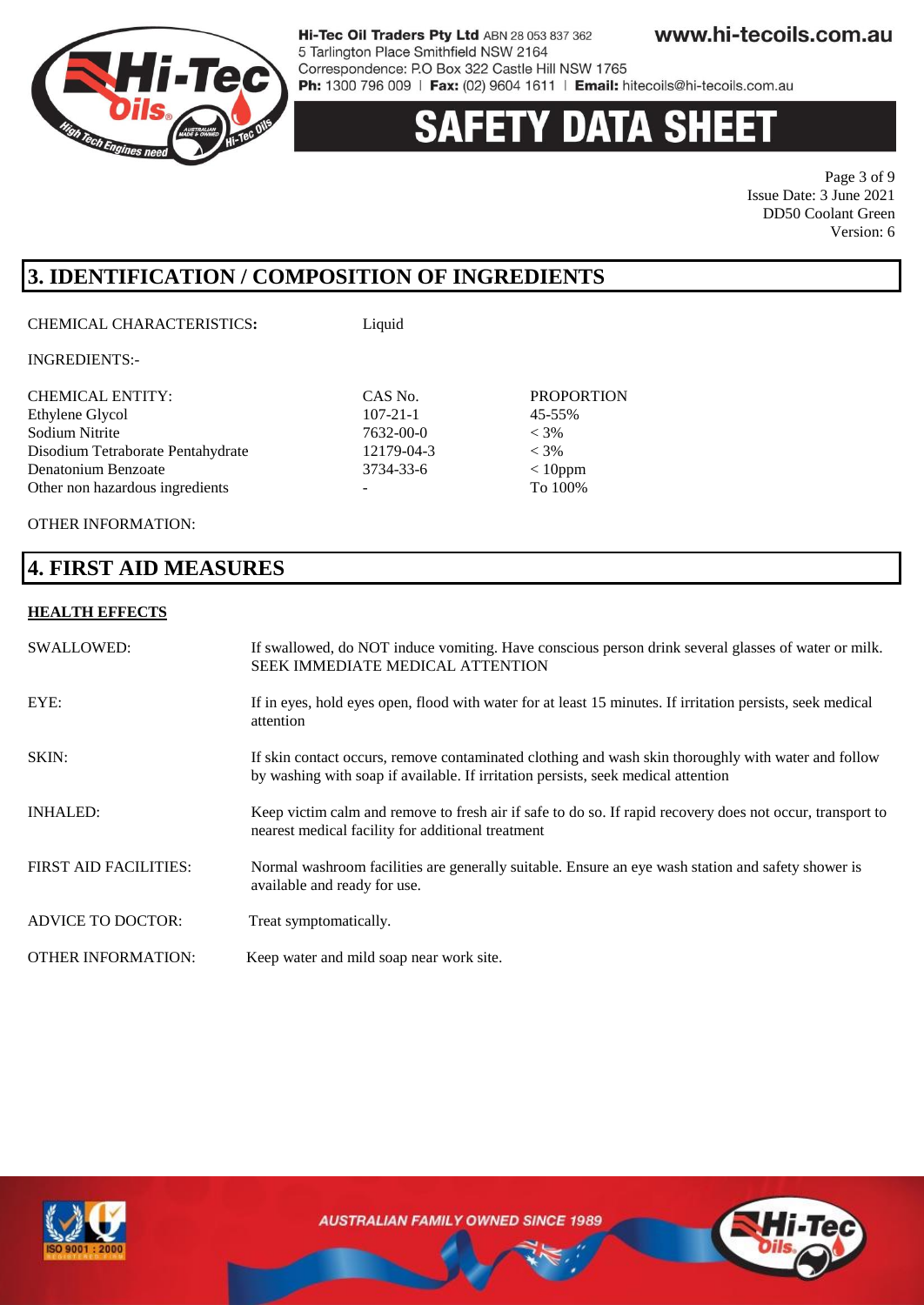

# **ETY DATA SH**

Page 4 of 9 Issue Date: 3 June 2021 DD50 Coolant Green Version: 6

### **5. FIRE FIGHTING MEASURES**

#### **FIRE/EXPLOSION HAZARD**

SUITABLE EXTINGUISHING MEDIA: Foam, water spray or fog. Dry chemical powder, carbon dioxide, sand or earth may be used for small fires only. Do not use water in a jet.

SPECIFIC HAZARDS ARISING FROM THE

CHEMICAL: Carbon dioxide and/or carbon monoxide may be evolved if incomplete combustion occurs. Material will not burn unless preheated. When heated to decomposition, emits acrid smoke and irritating fumes. Not a product presenting risks of explosion.

SPECIAL PROTECTIVE EQUIPMENT AND

PRECAUTIONS FOR FIRE FIGHTERS: Wear full protective clothing and self-contained breathing apparatus.

### **6. ACCIDENTAL RELEASE MEASURES**

PERSONAL PRECAUTIONS, PROTECTIVE EQUIPMENT AND EMERGENCY PROCEDURES: Avoid contact with spilled or released material. Do NOT ingest. Shut off leaks, if possible without personal risks. Isolate hazard area and deny entry to unnecessary or unprotected personnel. Remove all sources of ignition in the surrounding area. Ventilate contaminated area thoroughly. ENVIRONMENTAL PRECAUTIONS: Use appropriate containment to avoid environmental contamination. Prevent from spreading and entering waterways using sand, earth or other appropriate barriers. METHODS AND MATERIALS FOR CONTAINMENT AND CLEANING UP: For small spills  $(< 1 \text{ drum}$ , transfer by mechanical means to a labelled, sealable container for product recovery or safe disposal. Allow any residues to evaporate or use an appropriate absorbent material and dispose of safely. For larger spills (> 1 drum), transfer by means such as a vacuum truck to a salvage tank for recovery or disposal. Do not flush residues with water. Retain as contaminated waste. Allow any residues to evaporate or use an appropriate absorbent material and dispose of safely.

### **7. HANDLING AND STORAGE**

PRECAUTIONS FOR SAFE HANDLING: Avoid breathing vapours. Do NOT ingest. Avoid contact with skin, eyes and clothing. Wash thoroughly after handling. Do not eat, drink or smoke in contaminated areas. Handle and open containers with care in a well-ventilated area. Ensure that the workplace is ventilated such that the Occupational Exposure limit is not exceeded. Do not empty into drains. CONDITIONS FOR SAFE STORAGE: Store in a cool, well-ventilated area, away from sunlight, ignition sources and other sources of heat. Do not store near strong oxidisers.

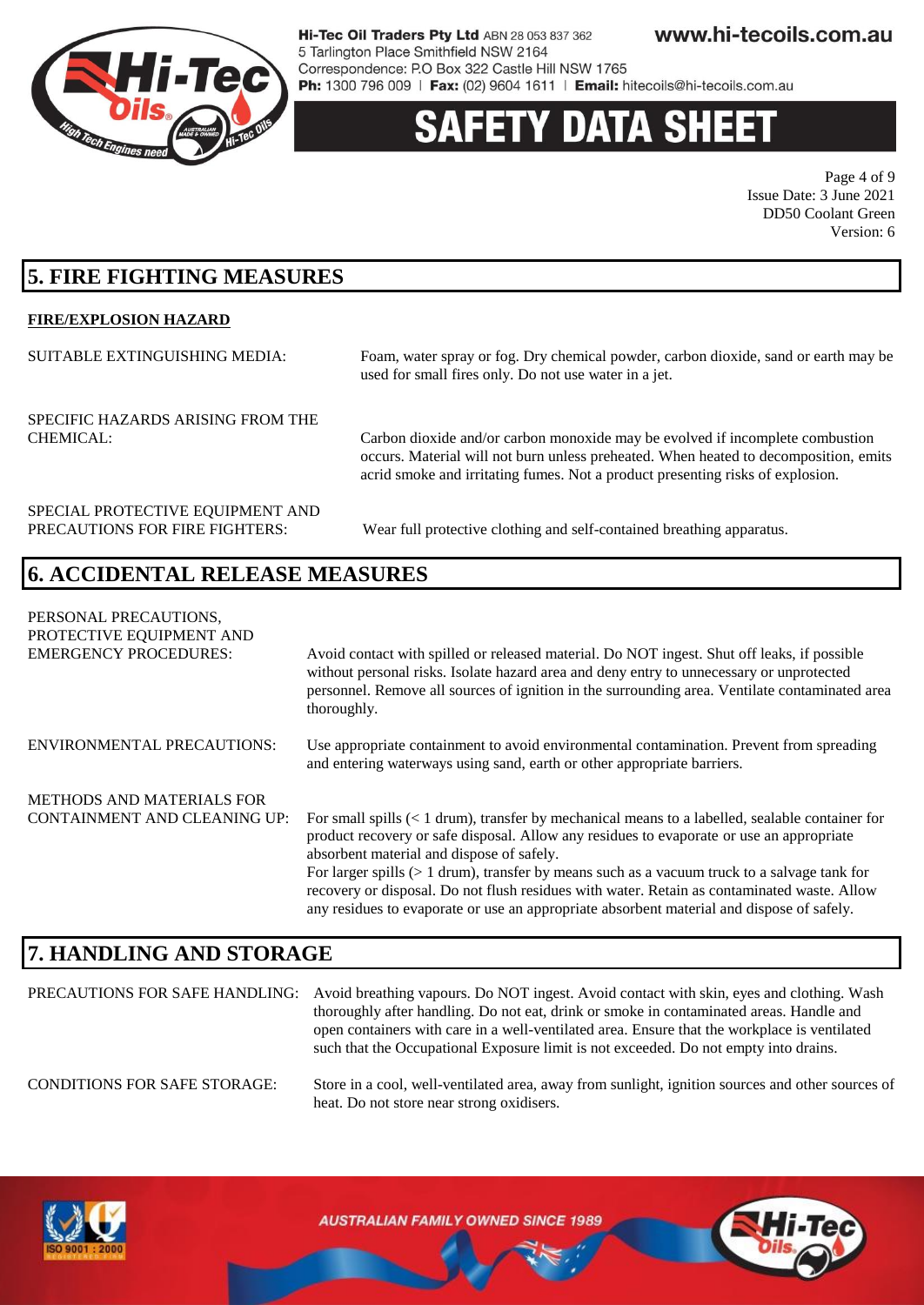

# **Y DATA SHEE**

Page 5 of 9 Issue Date: 3 June 2021 DD50 Coolant Green Version: 6

## **8. EXPOSURE CONTROLS / PERSONAL PROTECTION**

| <b>EXPOSURE CONTROL MEASURES:</b> | From National Occupational Health & Safety Commission (NOHSC) Worksafe Australia -<br>Monoethylene glycol: 52mg/m3 (20ppm) TWA (vapour), 104mg/m3 (40ppm) STEL (vapour)<br>and 10mg/m3 TWA (particulate)<br>Disodium tetraborate pentahydrate: 1mg/m3 TWA                                                                                                                                                 |
|-----------------------------------|-----------------------------------------------------------------------------------------------------------------------------------------------------------------------------------------------------------------------------------------------------------------------------------------------------------------------------------------------------------------------------------------------------------|
| <b>BIOLOGICAL CONTROL:</b>        | No biological limit allocated.                                                                                                                                                                                                                                                                                                                                                                            |
| <b>ENGINEERING CONTROLS:</b>      | Ensure that adequate ventilation is provided. Maintain air concentrations below recommended<br>exposure standards. Avoid generating and inhaling mists and vapours. Keep containers closed<br>when not in use.                                                                                                                                                                                            |
| EYE AND FACE PROTECTION:          | Wear safety glasses.                                                                                                                                                                                                                                                                                                                                                                                      |
| <b>SKIN PROTECTION:</b>           | Use solvent resistant gloves, nitrile for longer term protection or PVC and neoprene for<br>incidental splashes.                                                                                                                                                                                                                                                                                          |
| <b>RESPIRATORY PROTECTION:</b>    | If work practices do not maintain airborne level below the exposure standard, use appropriate<br>respiratory protection equipment. When using respirators, select an appropriate combination of<br>mask and filter. Select a filter for organic gases and vapours (boiling point $> 65^{\circ}$ C).<br>Respirators should comply with AS1716 or an equivalent approved by a state/territory<br>authority. |
| THERMAL HAZARDS:                  | Not applicable.                                                                                                                                                                                                                                                                                                                                                                                           |

# **9. PHYSICAL AND CHEMICAL PROPERTIES**

| APPEARANCE:                             | Yellow viscous liquid.                                           |
|-----------------------------------------|------------------------------------------------------------------|
| COLOUR:                                 | Yellow green                                                     |
| <b>ODOUR:</b>                           | None                                                             |
| <b>ODOUR THRESHOLD (ppm):</b>           | Data not available.                                              |
| FREEZING/MELTING POINT:                 | $-37^{\circ}$ C                                                  |
| <b>BOILING POINT:</b>                   | 116 °C at radiator cap pressure, 108 °C at atmospheric pressure. |
| FLASHPOINT (Closed Cup):                | $116^{\circ}$ C.                                                 |
| EVAPORATION RATE (Butyl acetate $=1$ ): | 0.01                                                             |
| <b>FLAMMABILITY:</b>                    | Data not available.                                              |
| UPPER/LOWER FLAMMABILITY LIMITS(%):     | Data not available.                                              |

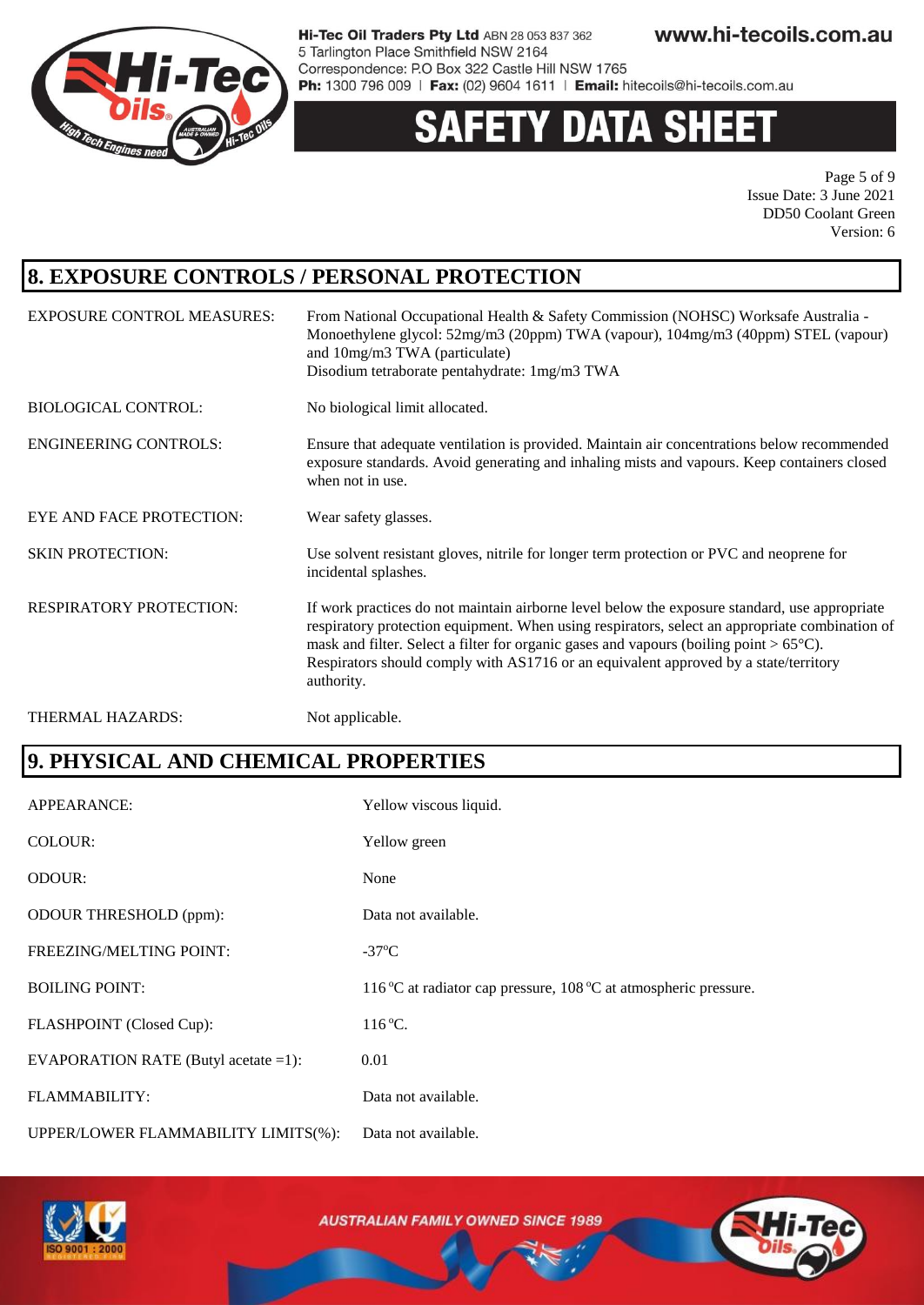

# Y DATA SH

Page 6 of 9 Issue Date: 3 June 2021 DD50 Coolant Green Version: 6

# **9. PHYSICAL AND CHEMICAL PROPERTIES (CONT)**

VAPOUR PRESSURE (mm Hg @20°C): Data not available. VAPOUR DENSITY  $(Air = 1)$ : Data not available. DENSITY @  $15^{\circ}C$  (kg/L):  $1.07 - 1.08$ SOLUBILITY: Soluble in water, methanol, diethyl ether.  $pH: 7.6 - 8.5$  AUTO IGNITION TEMPERATURE: Data not available. DECOMPOSITION TEMPERATURE: Data not available KINEMATIC VISCOSITY @  $20^0C$  (mm<sup>2</sup>/s): Data not available OTHER INFORMATION: These physical data and other properties do not constitute a specification.

### **10. STABILITY AND REACTIVITY**

| <b>REACTIVITY:</b>                            | Stable under normal conditions of use.                     |
|-----------------------------------------------|------------------------------------------------------------|
| CHEMICAL STABILITY:                           | Stable under normal conditions of use.                     |
| POSSIBILITY OF HAZARDOUS<br><b>REACTIONS:</b> | Stable under normal conditions of use.                     |
| CONDITIONS TO AVOID:                          | High temperatures.                                         |
| INCOMPATIBLE MATERIALS:                       | Strong oxidising agents, strong acids, strong alkalis      |
| HAZARDOUS DECOMPOSITION<br>PRODUCTS:          | Burning can produce carbon monoxide and/or carbon dioxide. |

### **11. TOXICOLOGICAL INFORMATION**

#### ACUTE TOXICITY: Low toxicity in animals -

Ethylene Glycol: LD50 Oral (rat)  $=$  4700mg/kg LD50 Dermal (rabbit) = 9530mg/kg Note that there is a marked difference in acute oral toxicity between animals and humans, humans being more susceptible than animals. The estimated fatal dose for humans is 100ml Sodium Nitrite: LD50 Oral (rat)= 175mg/kg



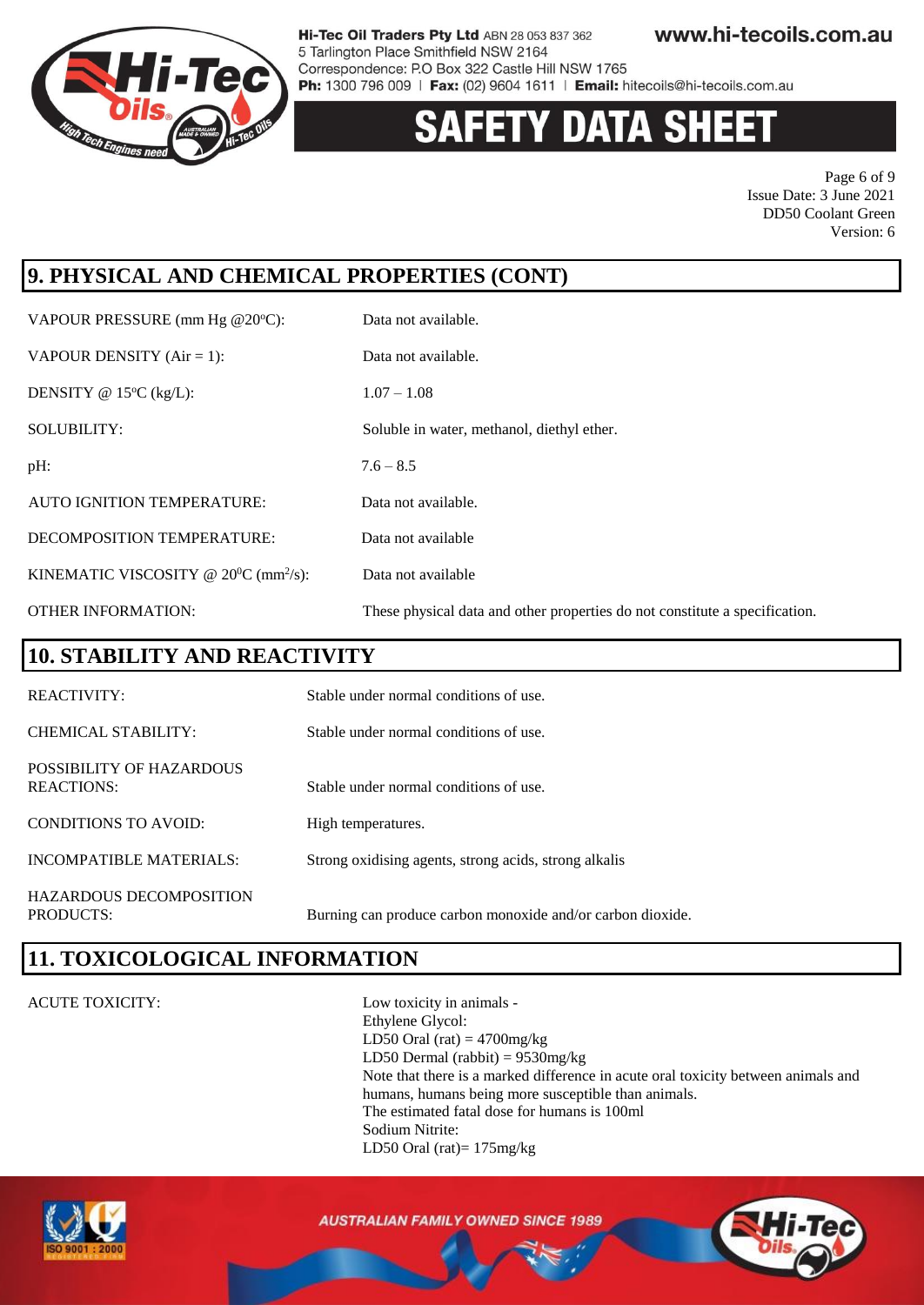

# **Y DATA SHEE**

Page 7 of 9 Issue Date: 3 June 2021 DD50 Coolant Green Version: 6

# **11. TOXICOLOGICAL INFORMATION (CONT)**

| <b>SKIN CORROSION/IRRITATION:</b>                                 | May cause skin irritation; prolonged contact may cause dermatitis.                                                            |
|-------------------------------------------------------------------|-------------------------------------------------------------------------------------------------------------------------------|
| SERIOUS EYE:DAMAGE/IRRITATION:                                    | May cause eye irritation                                                                                                      |
| <b>RESPIRATORY OR SKIN SENSITISATION:</b>                         | Not expected to be a sensitiser                                                                                               |
| <b>GERM CELL MUTAGENICITY:</b>                                    | No evidence of mutagenic activity                                                                                             |
| CARCINOGENICITY:                                                  | Not carcinogenic in animal studies                                                                                            |
| REPRODUCTIVE TOXICITY:                                            | Not expected to impair fertility                                                                                              |
| SPECIFIC TARGET ORGAN TOXICITY (STOT)<br><b>SINGLE EXPOSURE:</b>  | May cause drowsiness or dizziness. Inhalation of vapours or mists may<br>cause irritation to the lungs and respiratory system |
| SPECIFIC TARGET ORGANTOXICITY (STOT)<br><b>REPEATED EXPOSURE:</b> | May cause damage to organs or organ systems through prolonged or<br>repeated exposure. Toxic to liver and kidneys             |
| <b>ASPIRATION HAZARD:</b>                                         | Not considered an aspiration hazard                                                                                           |

# **12. ECOLOGICAL INFORMATION**

#### **ECOTOXICITY:**

| <b>ACUTE TOXICITY:</b>                        | $Fish - Low toxicity: LC/EC/IC50 > 100mg/l$<br>Aquatic invertebrate – Low toxicity: LC/EC/IC50 > 100mg/l<br>Algae – Low toxicity: LC/EC/IC50 > 100mg/l<br>Microorganisms - Low toxicity: LC/EC/IC50 > 100mg/l |
|-----------------------------------------------|---------------------------------------------------------------------------------------------------------------------------------------------------------------------------------------------------------------|
| <b>CHRONIC TOXICITY:</b>                      | $Fish - NOEC/NOEL > 100mg/l$<br>Aquatic invertebrate $-$ NOEC/NOEL $>$ 100mg/l<br>Algae – No data available<br>Microorganisms – No data available                                                             |
| PERSISTENCE AND DEGRADABILITY: Biodegradable. |                                                                                                                                                                                                               |
| <b>BIOACCUMULATIVE POTENTIAL:</b>             | Does not bioaccumulate significantly.                                                                                                                                                                         |
| <b>MOBILITY IN SOIL:</b>                      | Dissolves in water. If product enters soil, one or more constituents will be mobile and may<br>contaminate groundwater.                                                                                       |
| <b>OTHER ADVERSE EFFECTS:</b>                 | No data available.                                                                                                                                                                                            |



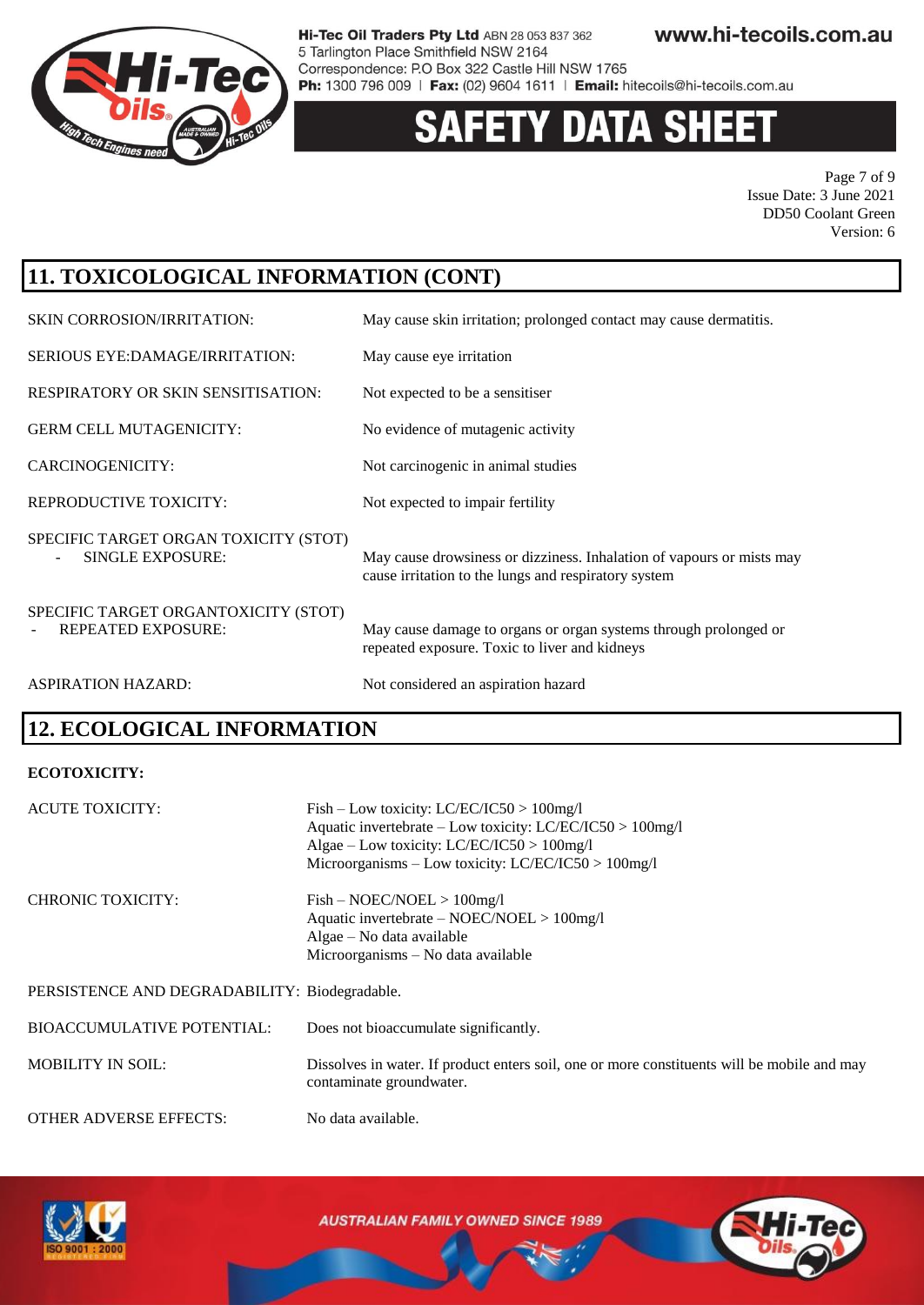

# **Y DATA SH**

Page 8 of 9 Issue Date: 3 June 2021 DD50 Coolant Green Version: 6

## **13. DISPOSAL CONSIDERATIONS**

DISPOSAL CONSIDERATION: Ensure waste disposal conforms to local waste disposal regulations.

### **14. TRANSPORT INFORMATION**

ROAD & RAIL TRANSPORT: ADG REQUIREMENT Not classified as a Dangerous Good according to the Australian Code for the

MARITIME TRANSPORT:

IMO/IMDG REQUIREMENT Not classified as a Dangerous Good according to the criteria of the International Maritime Dangerous Goods Code (IMDG Code) for transport by sea.

Transport of Dangerous Goods by Road and Rail.

AIR TRANSPORT:

ICAO/IATA REQUIREMENT Not classified as a Dangerous Good according to the criteria of the International Maritime Air Transport Association (IATA) Dangerous Goods Regulations for transport by air.

#### **15. REGULATORY INFORMATION**

POISON SCHEDULE: S5

PACKING & LABELLING: No special packaging or labelling requirements.

AUSTRALIAN INVENTORY STATUS: All components are listed or exempted.

### **16. OTHER INFORMATION**

CONTACT PERSON/POINT: General Manager 1300 796 009

This information was prepared in good faith from the best information available at the time of issue. It is based on the present level of research and to this extent we believe it is accurate. However, no guarantee of accuracy is made or implied and since conditions of use are beyond our control, all information relevant to usage is offered without warranty. The manufacturer will not be held responsible for any unauthorised use of this information or for any modified or altered versions. If you are an employer it is your duty to tell your employees, and any others that may be affected, of any hazards described in this sheet and of any precautions that should be taken.

Safety Data Sheets are updated frequently. Please ensure you have a current copy.